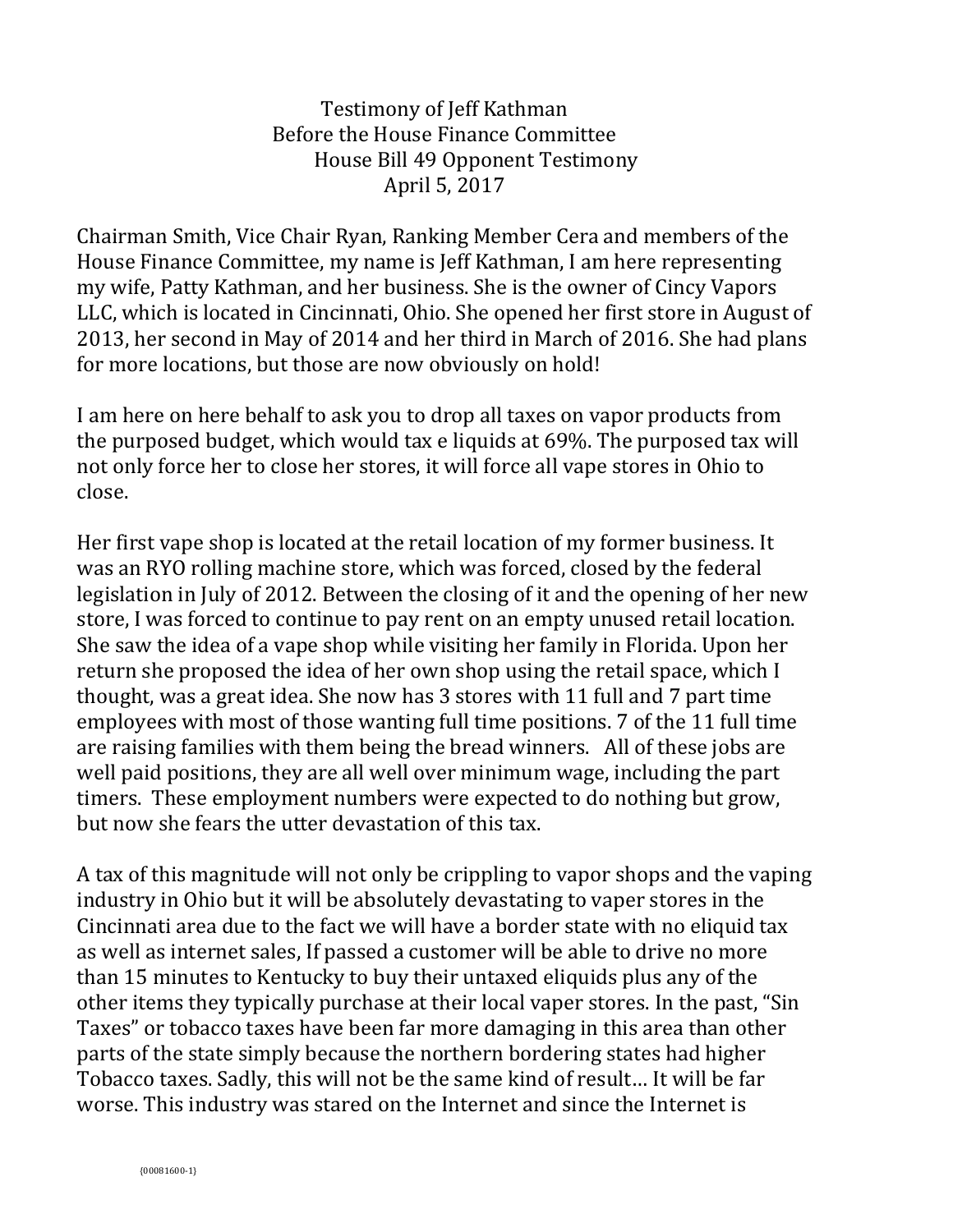available everywhere this will ruin any chance of a single vapor store surviving. Eliquids make up 58% of her sales. If enacted that business will be gone, leaving only her to sell hardware, which will dwindle to nothing because her eliquid customers are the ones who are buying the new hardware and supplies. All of this will be purchased out of state or back on the Internet. If passed she will not be able to survive and will close prior to January 1 when the tax will be implemented. Which will result in the loss of jobs, sales tax revenue, payroll taxes and many more empty retail locations. I know this for a fact… I was the owner of a tobacco store in Delhi Ohio, a community located less than a 5-minute drive to Kentucky. In 2006 when Ohio raised the tobacco tax I lost 60% of my business over night and was forced to layoff 5 employees and close the store soon after. My wife and every other vapor shop in Ohio will suffer the same fate….

All that I have mentioned so far are the financial implications of this tax. But there is another, just as concerning side to this issue, which is the health ramification. Now, I'm not a doctor and won't make any health claims, but what I can say is that every one of her employees were former smokers. This product has enabled each one of them to walk away from Tobacco and Cigarettes (which they have tried multiple times before, all unsuccessfully). Over 90% of her customers are also former smokers. If enacted this will likely force all those who are not Internet savvy back to cigarettes and all their former health problems simply because of the eliquid cost and convenience. Because it will be too expensive and just too easy to go any gas station or corner store and buy cigarettes again. I would also like to explain why the health reasons have become very personal to me. My mom passed away in June at the age of 75, of lung cancer, due to smoking. She was a wonderful woman that was 35 plus year smoker… and hated every minute of it, because it totally controlled her life. She actually called me a legalized drug dealer when I told her I was opening a tobacco store way back in 1996. The entire time I owned the stores, she never bought a single cigarette from me because she hated cigarettes and hated I was a facilitator of such an evil drug… Her words, not mine. Now not only am I passionate about saving my wife's business for the obvious reason of her money but more then ever for this opportunity to possibly change someone's life… maybe even save their life. Trust me when I say this, I don't think there is any worse way to die then from lung cancer. Seeing her suffer in pain was unbearable and no one should ever have to go through that or worse watching a love one suffer to the end that way. In closing, I beg and plead with you to eliminate this tax from the current budget proposal. Please make Ohio vape friendly and keep this money in Ohio where it belongs. Help save over 700 vapor related business mainly mom and